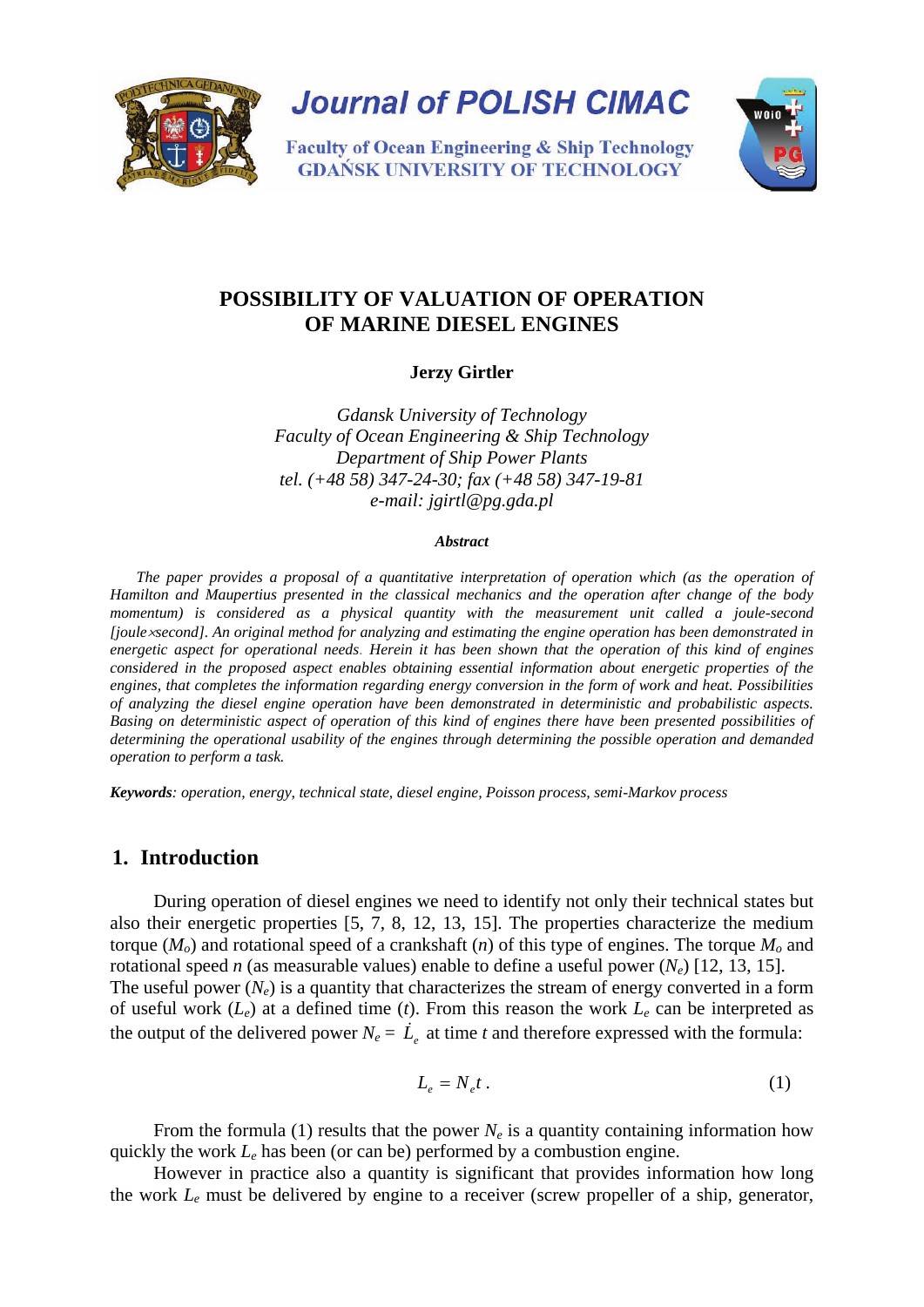compressor) in order the given task could be performed. This quantity can be called operation [5, 6, 7]. Because each type of work being performed by engine (ex. useful work, compression, expansion, etc.) is a form of energy conversion, thus just understood operation (*D*) is a quantity expressing the energy (*E*) released over the time (*t*), and that is the reason it can be defined (when E=idem can be accepted) with the formula:

$$
D=Et.\tag{2}
$$

The operation (2) determines thus the energy released over the time during which this energy has been consumed. When the engine wear is considered, the operation equals to the energy drop (decrease) at time at which it proceeded [4, 8, 11]. The energy can reveal only when converted into form of work or heat [2, 6, 8, 13, 14].

In case of any diesel engine the useful energy  $(E_e)$  generated by the engine with a defined useful power  $(N_e)$ , in strictly determined conditions, can be considered as a measure of its ability to perform the work *Le* at a defined time *t*. Therefore the work as a form of energy conversion, generated by the engine, can be defined from the formula [13]

$$
L_e = 2\pi n M_o t \,, \tag{3}
$$

in the case when:  $M_0$  = idem and  $n =$  idem.

When  $M_0 \neq$  idem and  $n \neq$  idem the work performed in the time interval [ $t_1$ ,  $t_2$ ] can be presented in the form of dependences:

$$
L_e = 2\pi \int_{t_1}^{t_2} n(\tau) M_o(\tau) d\tau . \tag{4}
$$

In the operating practice of diesel engines (main engines) being applied to marine propulsion systems it is extremely important how long the work *Le* can be released for the needs of the propulsion system of the given ship. This refers especially to the ships of which propulsion systems are equipped with such engines. In the case when due to the wear, the main engine cannot be loaded with the demanded useful power  $(N_e)$  at time *t*, it is not able to perform in this time the demanded work *Le* needed to ensure generation of the demanded pressure force (*T*) by the screw propeller of the ship. In consequence the ship is not able to perform the transportation task. Moreover, when the cruise runs in storm conditions, it can lead to a catastrophe [9].

From the above considerations follows that it is reasonable to analyze not only the power *Ne* released in diesel engine's workspaces, and simultaneously the work *Le*, but also the operation (*D*) of this type of engines, understood in this case as energy conversion in these workspaces that leads to obtaining the demanded useful work (*Le*) at a defined time (*t*). This will enable to fix whether the possible engine operation  $(D_M)$  for the given conditions is at least equal to the demanded operation (*DW*) being indispensable to perform a defined task *Z*.

# **2. Diesel engine operation as energy conversion in the form of heat and work**

Operation of engines consists in converting and transferring the supplied energy. In case of diesel engines, first the chemical energy contained in fuel-air mixture, generated in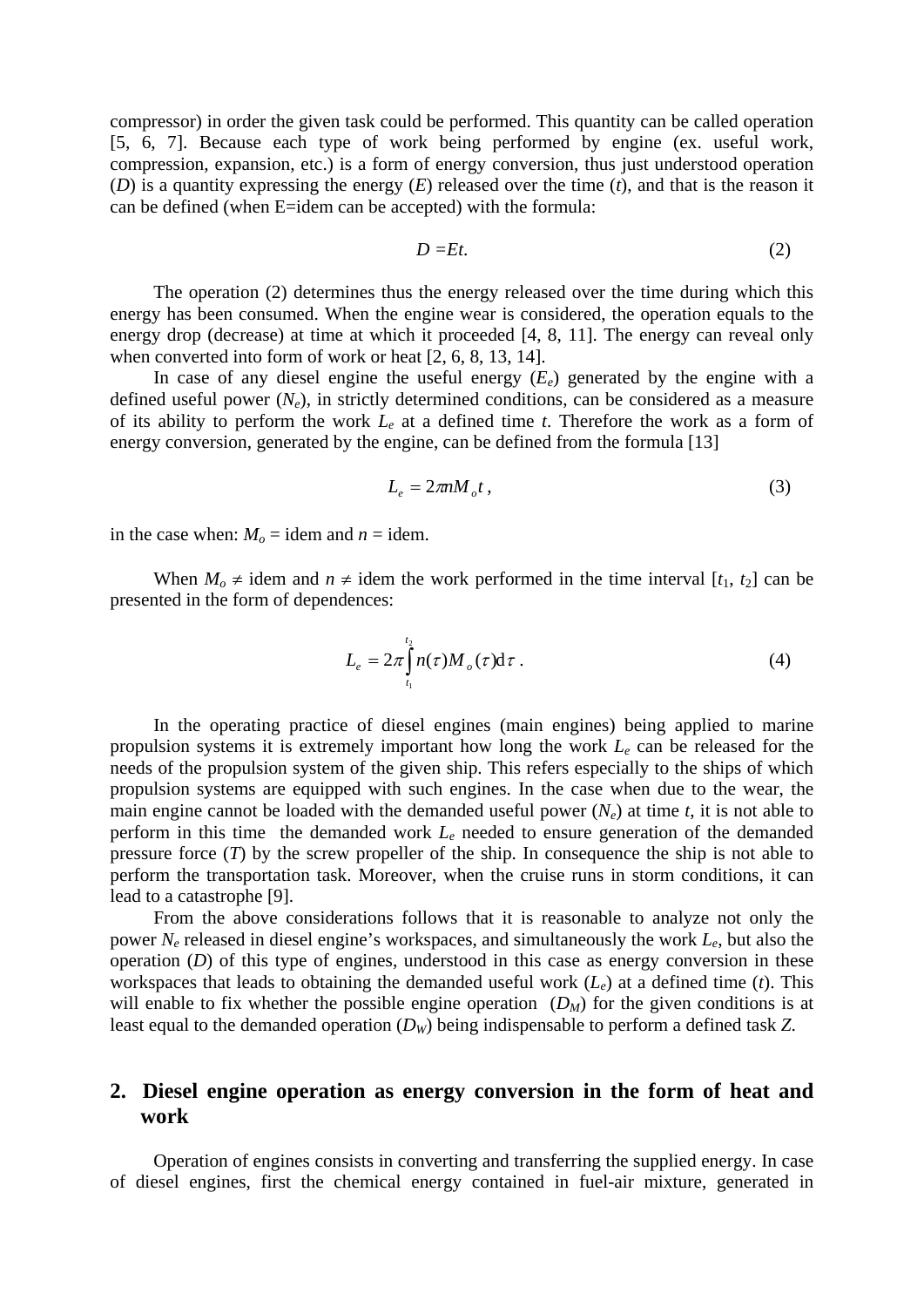workspaces, is converted into thermal energy and then the thermal energy – into mechanical energy [2, 5, 12, 13, 14].

It is obvious that the energy conversion in the form of heat in workspaces of each diesel engine can proceed at a different time. In practice it is essential to make the performance of the work as greatest as possible or as quickly as possible at a defined time. If it is not possible to obtain such energy conversion which is favorable the engine is considered to work incorrectly and to be in the state of partial usability [7, 12, 14].

In case of diesel engines, conversion of chemical energy into thermal energy and then into mechanical energy, enables creation of a torque  $(M<sub>o</sub>)$  of a crankshaft at a defined rotational speed (*n*) of each engine [12, 13]. Thus, the operation of engine, interpreted as energy conversion in form of useful work *Le* expressed with the formula (4) can be defined by the equation as follows

$$
D_{L_e} = \int_{t_1}^{t_2} L_e(\tau) d\tau = 2\pi \int_{t_1}^{t} n(\tau) M_o(\tau) \tau d\tau
$$
 (5)

Engine operation connected with energy conversion in the form of work like compression of fresh charge, expansion of combustion gases in a cylinder, etc. can be considered in a similar way.

Determination of engine operation consisting in conversion of chemical energy (*Ech*) contained in fuel-air mixture generated in engine combustion chambers into thermal energy  $(E<sub>c</sub>)$  is equally important. Such operation (Fig. 1) when conversion of this kind of energy proceeds in the form of heat  $(Q)$  can be defined by the formula:

$$
D_{Q} = \int_{t_1}^{t_2} Q(\tau) d\tau
$$
 (6)

Because the operation of this kind of engines consists in converting the energy *E* in the form of work and heat, can be generally interpreted as follows

$$
D = \int_{t_1}^{t_2} E(\tau) d\tau \tag{7}
$$

where:

*D* −engine operation, *E* − converted (obtained) energy enabling realization of a task *Z*, *t* −time of *E* energy conversion (consumption).

Usability of particular combustion engines can be inferred after making value calculations of their operations (7) which are. in the interpretation proposed herein, equaled to physical quantities with the measurement unit: "joule-second". Apparently, the functional dependence of energy from time, so  $E = f(t)$  must be known in order to determine the field of operation (*D*). Because  $D = f(E, t)$  the operation of machines can be presented in the coordinate system *"D*−*E*−*t*" [5, 6, 7].

Such understood operation defined by the formula (7) can be presented in the coordinate system "*E*−*t*" so in the form of graph which I propose to call *operation graph*. An example of such an operation graph for the range of the energy transformation from  $E_1$  into  $E_2$  for any selected time  $t_0 = 0$  and *t* is presented in Fig. 1.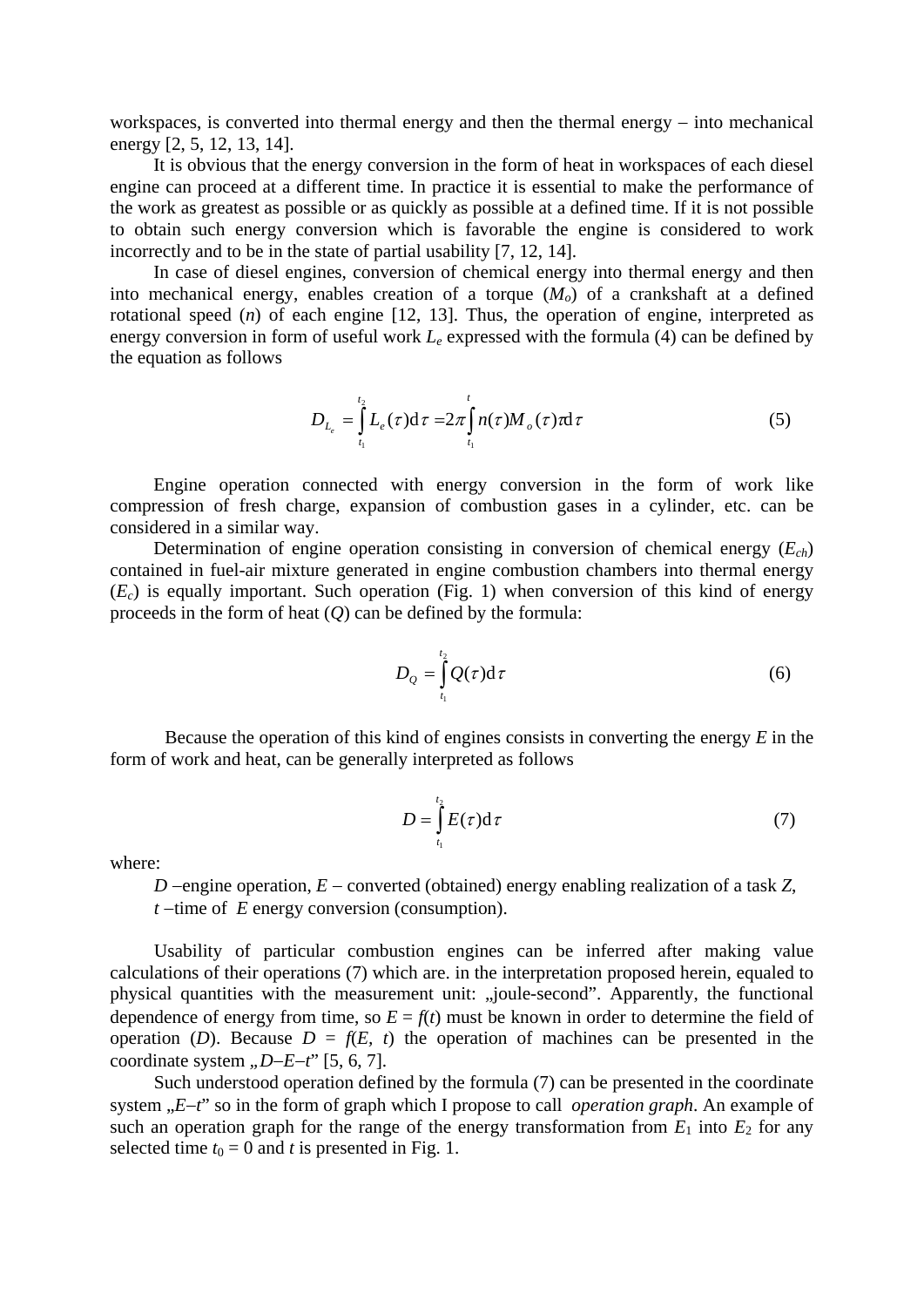From the formulas (2) and (7) follows that the functional dependence of energy (*E*) from time (*t*) must be known in order to determine the operation field (*D*). Because  $D = f(E,$ *t*), the machine operation can be displayed in the co-ordinate system  $D, E, t$ .



*Fig. 1. An exemplary graph of engine operation: E<sub><i>Penergy, E<sub>max</sub> – maximum energy,*</sub> *E<sub>t</sub>* – energy in the moment *t*,  $\tau$  *time* 

Diesel engine operation can be and sometimes must be considered as a stochastic process [1, 3. 6, 7]. Such operation can be then displayed in a form of stochastic process realization as the dependence  $\{E(t); t \geq 0\}$ , where energy *E* is a random value. The process is characterized by the expected value  $E[E(t)]$  and the standard deviation  $\sigma[E(t)]$  of energy *E*. Such approach follows from that the analysis and the resulted estimation of the operation of diesel engines can be presented in a probabilistic aspect by applying the theory of the stochastic processes. An exemplary graph of such engine operation is show in Fig. 2.



*Fig. 2. An example of a stochastic process showing the dependence*  $E(t)$ , where *E* is a random value:  $E[T]$ *energy, E<sub>1</sub> – energy assigned to time t<sub>1</sub>, E<sub>2</sub> – energy assigned to time t<sub>2</sub>, t <i>ine being a parameter of the process, E[E(t)] – expected value E,* σ*[E(t)] – standard deviation of E* 

A stochastic process is a random function of which the parameter is the time *t*. The time is not a random variable [1, 3]. This approach towards the issue of expressing the diesel engine operation as a value, results from the necessity of getting information what the operation can be in the interval defined by two arbitrary moments, ex. in the interval  $[t_0, t_n]$ . In this case, analyzing operation of each combustion engine, each time *t* from the considered time interval  $[t_0, t_n]$  can be assigned by a state called momentary state of the process, which is a random variable  $X_t$  with the excepted value  $E(X_t)$  and variation  $D^2(X_t)$  dependent from the *t* value. For the considerations the variable can be energy (*E*) or forms of its conversion, so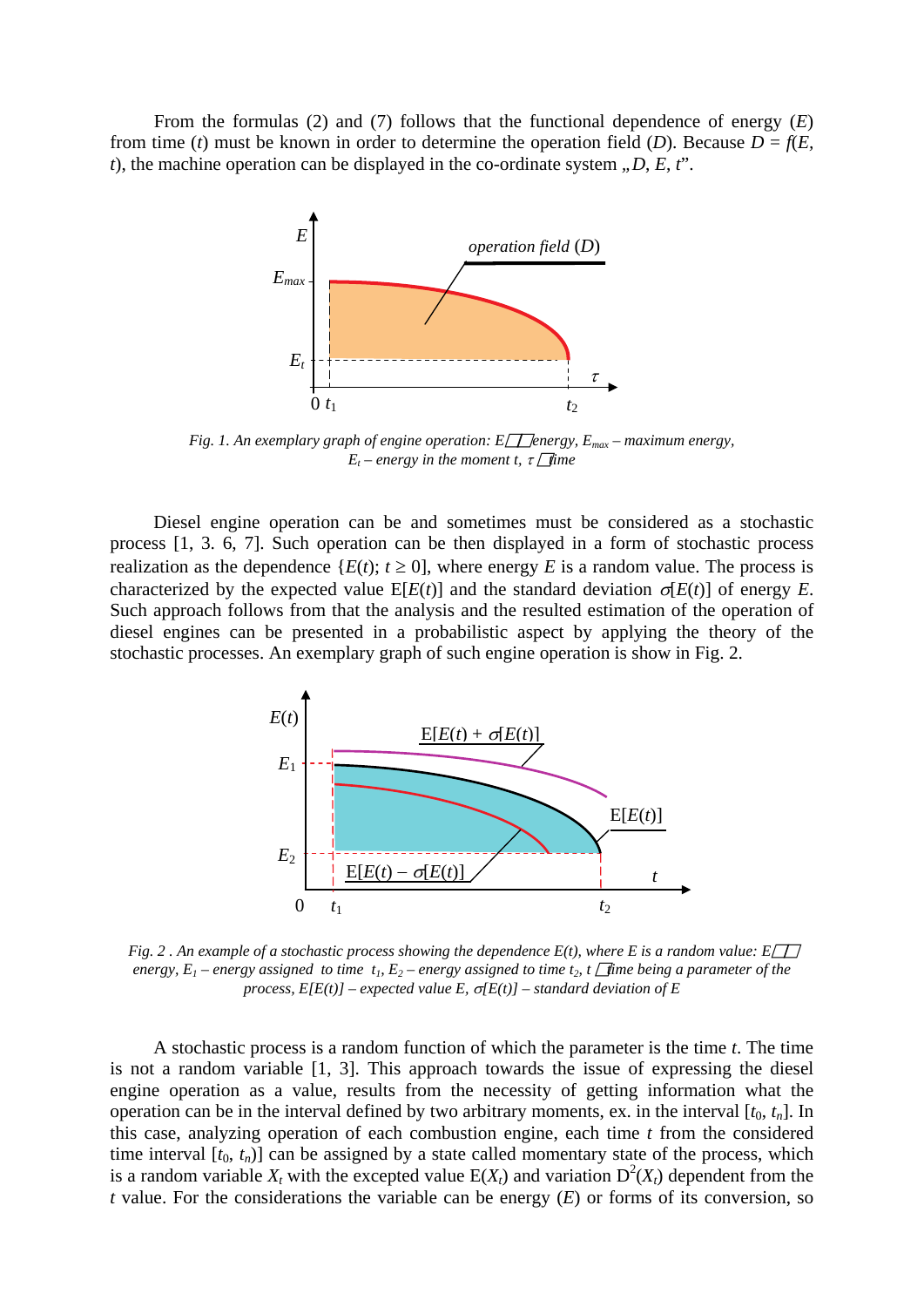work  $(L_e)$  or heat  $(0)$ . Thus the stochastic process (a random function) is a set of random variables  $X_t$  for  $t \in [t_0, t_n]$ , so for  $t_0 \le t \le t_n$ . The function's expected value  $E[X(t)]$  and variation  $D^2[X(t)]$  are defined by the sets of expected values  $E(X_t)$  and variations  $D^2(X_t)$  for  $t_0$  $\leq t \leq t_n$ . It should be pointed here that the expected value  $E(X_t)$  and the variation  $D^2(X_t)$  of the random function  $\{X(t): t \geq 0\}$  depend on time *t* because the values  $E(X_t)$  and  $D^2(X_t)$  can be different for different *t* values. They are not, however, random functions  $X(t)$  because  $E(X<sub>t</sub>)$ and  $D^2(X_t)$  are not random variables but the constants for the given *t* value and the given set of realizations of the random variable  $X_t$  [3].

An example of dependences of  $E(X_t)$  and  $D^2(X_t)$  from time *t* is shown in Fig. 2, at the assumption that the random variable *X* is the energy *E* supplied by a combustion engine to a receiver of the energy. In this Fig. the  $\sigma$ [*E*(*t*)] quantity is a standard deviation of the random variable E. This quantity is a square root of the variation  $D^2(E_t)$ .

In this case to define the operation *D* from the formula (7) the integral calculus can be applied because the integral defined by the formula is a definite Riemann integral with the integration range [0, *t*] and the integrand  $E(\tau)$ . Because the function  $E(\tau)$  is continuous for the examined exemplary range [0, *t*], it can be stated in compliance with the second fundamental theorem of integral calculus (Newton-Leibniz Theorem) that [16]

$$
\int_{t_1}^{t_2} E(\tau) d\tau = D(\tau) \Big|_{t_1}^{t_2} \tag{8}
$$

whereas:

 $D(\tau)\Big|_0^t = D(t) - D(0)$ 

Estimation of the expected value  $E(E_t)$  for each value of time *t* requires application of statistical inference, so point or interval estimation [1, 3].

From the presented interpretation of combustion engine operation follows that the operation consists in converting and transferring the released energy in the form of work (*L*) and heat (*Q*), whereas both of the forms of energy conversion can be presented as the fields [13, 14]:

- in the Clapeyron diagram (diagram of work) when analyzing the work *L* (Fig. 3 and 4),
- in the Belpaire diagram (diagram of heat) when analyzing the heat *Q* (Fig. 5).

For instance, in case of a piston engine the absolute work  $(L<sub>a</sub>)$  of exhaust decompression (i.e. work determined in relation to the ambient pressure  $p_0 = 0$ ), of which the field is displayed in Fig. 3a in the *p*-*V* co-ordinate system, called the Clapeyron diagram, can be calculated from the formula

$$
L_a = \int_{V_1}^{V_2} p(V) dV
$$
 (9)

where:  $p$  – pressure,  $V$  – volume.

That means that the integral (9) can be determined when the functional dependence  $p =$  $f(V)$  is known. The technical work of exhaust decompression  $(L_t)$ , of which the field is displayed in Fig. 3b can be determined from the formula

$$
L_t = -\int_{p_1}^{p_2} V(p) dp
$$
 (10)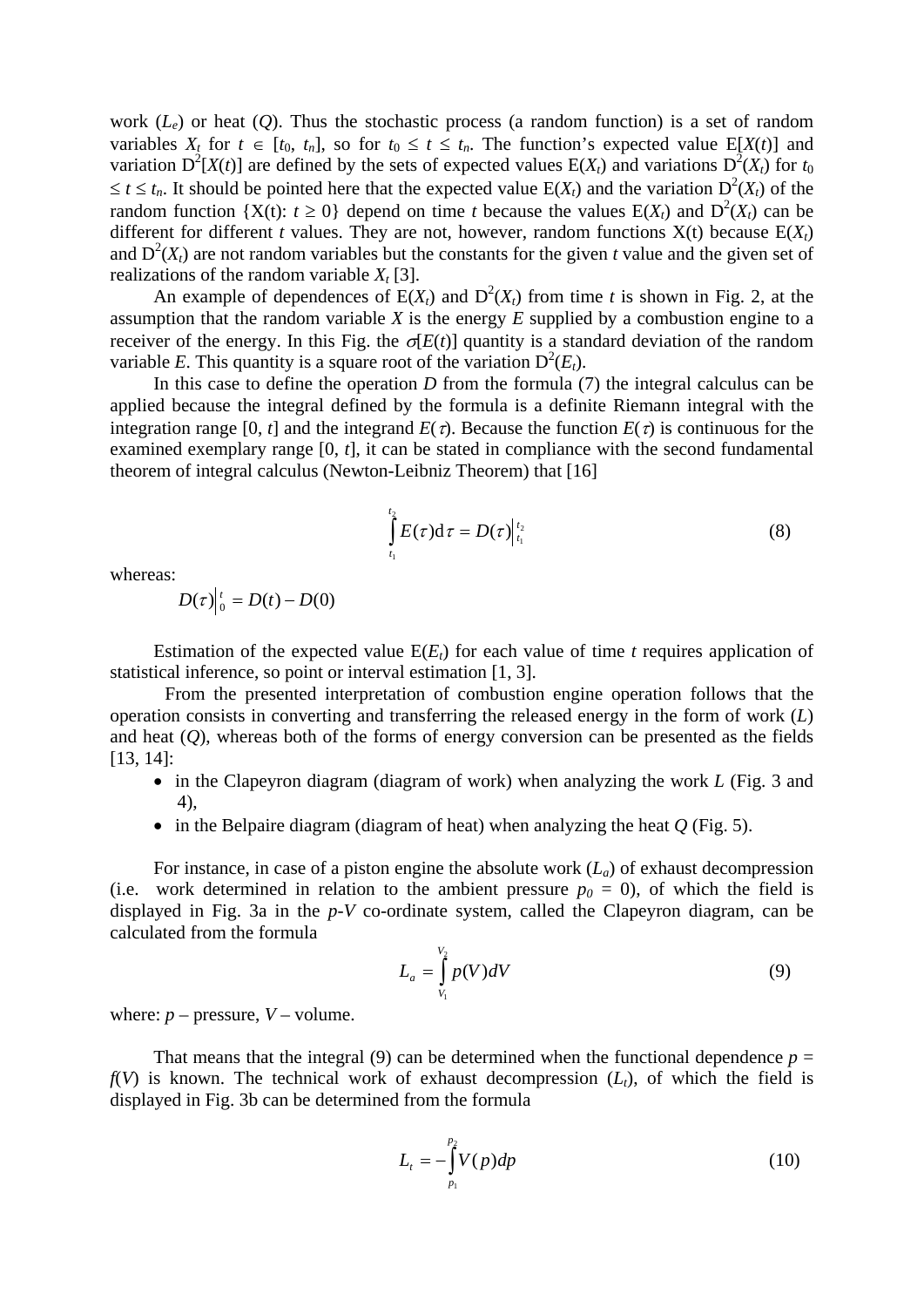Also in this case the integral (10) can be determined when the functional dependence *V*  $= f(p)$  is known. The technical work of exhaust decompression can be however determined also by employing the definition of absolute work. Then the following formula is of application (Fig. 3)





*Fig. 3. Graphical examples of work: a) absolute, b) technical: p – pressure, V – volume*

Taking into account that the work of exhaust decompression in the piston engine space is performed till the moment of opening the exhaust valve, when the exhaust gases are removed outside to the environment with the pressure  $p<sub>o</sub> = p<sub>b</sub>$ , the useful work can be then considered (Fig. 4).

The mentioned useful work  $(L_u)$  can be defined (Fig. 4) from the formula

$$
L_u = \int_{V_1}^{V_2} p(V)dV - p_b(V_2 - V_1)
$$
\n(12)

where:  $p$  – pressure,  $V$  – volume,  $p_b$  – barometric pressure (ambient pressure).



*Fig. 4. An exemplary graph of useful work: p – pressure, V – volume, pb – barometric pressure*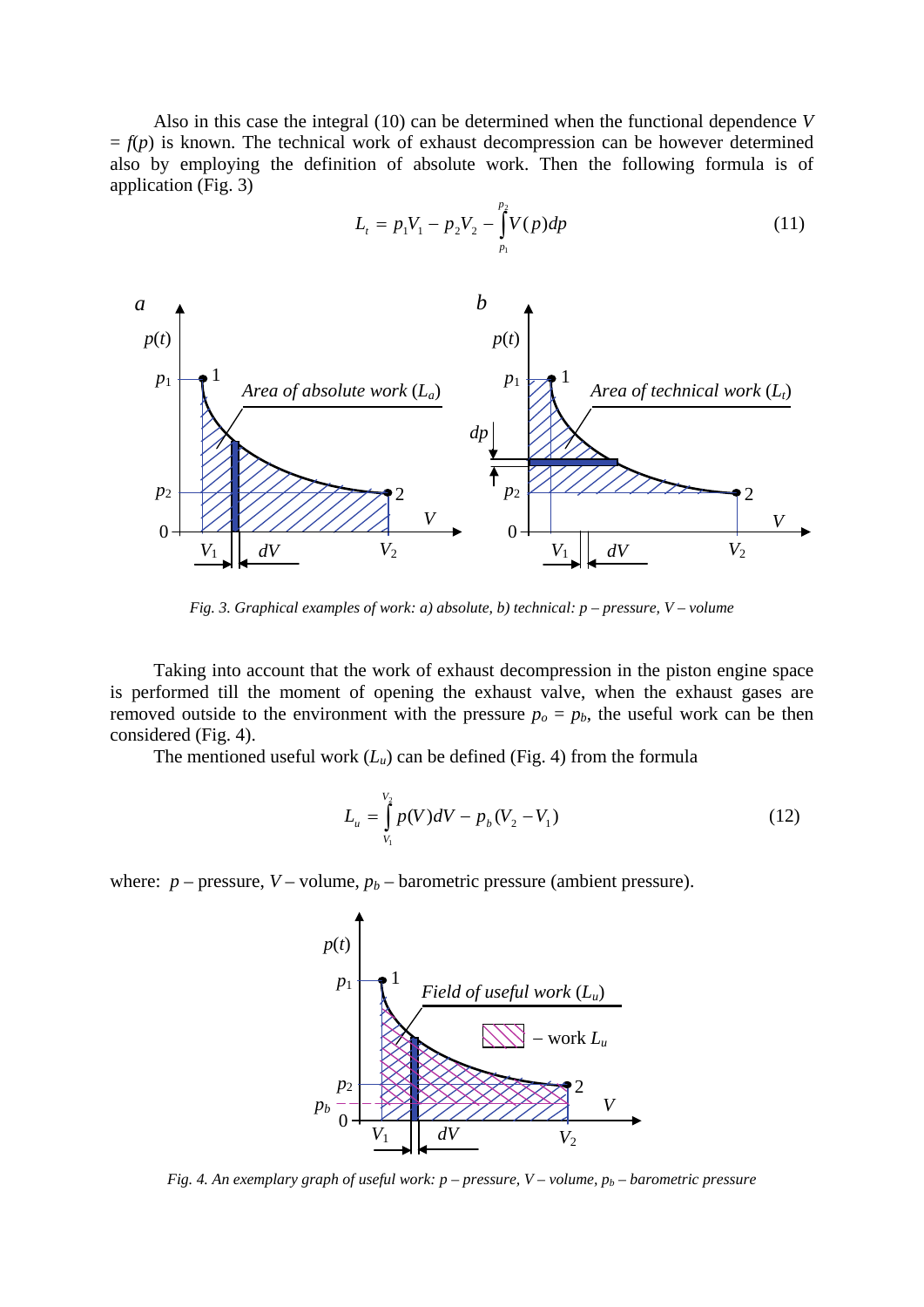A field of any other work (e.g. air compression in a cylinder, indicated work, useful work, etc.) can be presented in a similar way.

The carried away heat can be shown (Fig. 5) in the form of a graph by using the  $T - S$ " co-ordinate system (in the Belpaire diagram). The mentioned heat (*Q*) can be determined (Fig. 5) from the formula:

$$
Q = \int_{S_1}^{S_2} T(S) dS \tag{13}
$$

where:  $T$  – absolute temperature,  $S$  – entropy.

The following restrictions must be taken into account for the formula (13):

$$
S_1 \leq S \leq S_2 ; \quad T_2 \leq T \leq f(S)
$$



*Fig. 5. An exemplary graph of heat: T – absolute temperature, S – entropy* 

In the paper's introduction it has been signaled that the operation in the interpretation presented herein will enable to determine if the possible engine operation  $(D_M)$  for the given conditions is at least equal to the demanded operation (*DW*) being indispensable to perform the task (*Z*). That means the operation in the presented interpretation is of essential practical significance.

#### **3. Practical significance of engine operation with value interpretation**

Task for which a combustion engine has been designed and manufactured can be performed only when the following inequality is satisfied

$$
D_M \ge D_W,\tag{14}
$$

so when:

$$
t_M \ge t_W
$$
, when at the same time  $E_M \ge E_W$ .

where:  $t_M$  – possible operating time,  $t_W$  – demanded operating time,  $E_M$  – energy that can be converted by engine,  $E_W$  – demanded (desired) energy to perform the task  $Z$  (energy that must be converted to enable performance of the task).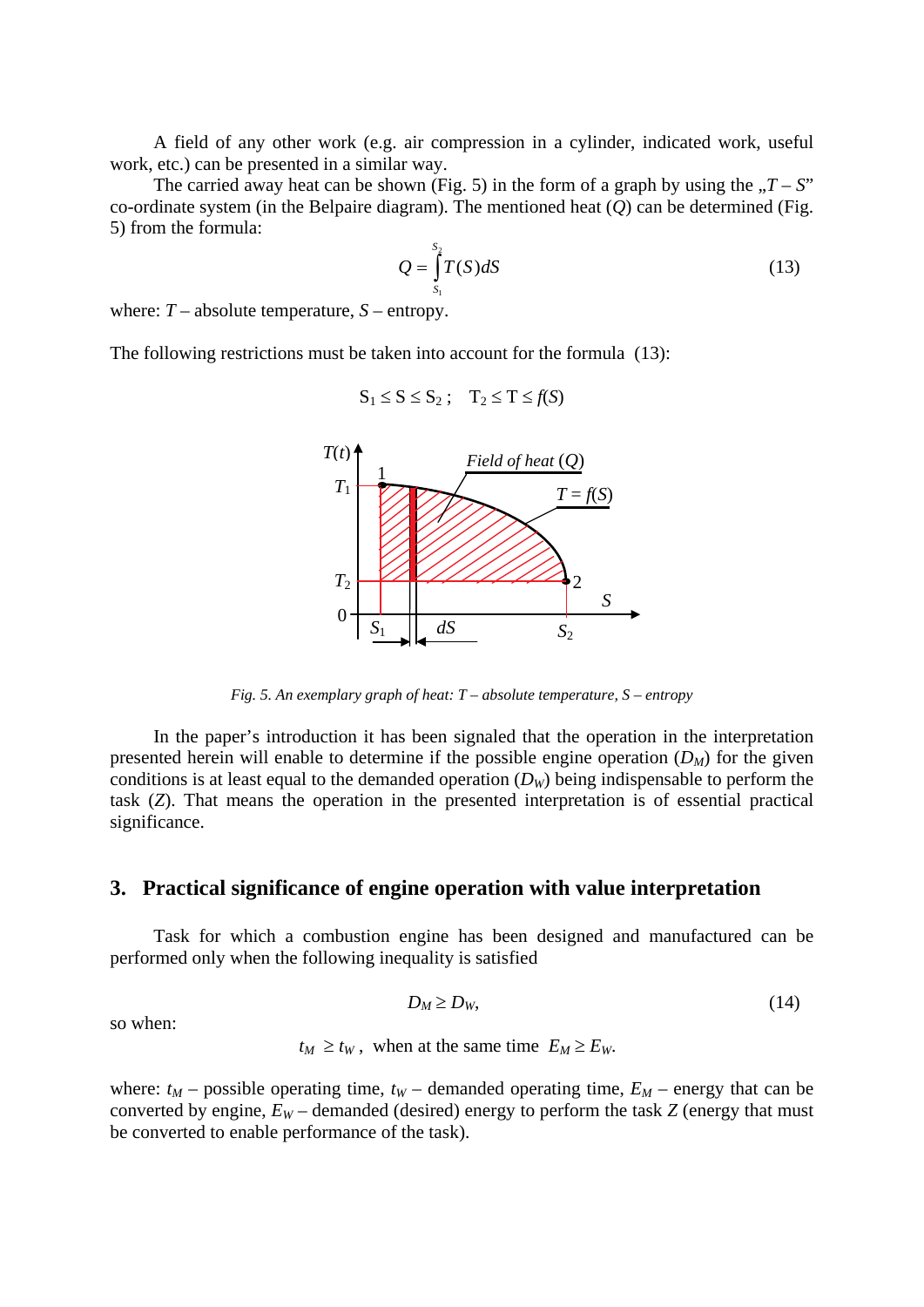That means that when analyzing the energetic properties of combustion engines (not only diesel ones) ability of this type of engines (as well as other energetic systems) to work can be considered in the following alternatives:

$$
t_M = t_W
$$
, when simultaneously  $E_M = E_W$ ,  
\n $t_M = t_W$ , when simultaneously  $E_M > E_W$ ,  
\n $t_M > t_W$ , when simultaneously  $E_M = E_W$ ,  
\n $t_M > t_W$ , when simultaneously  $E_M > E_W$ .  
\nWhen the inequality emerges: (15)

 $D_M < DW$ , (16)

the engine is damaged and is not able to perform the task *Z*.

In case

The inequalities (14), (15) and (16) are also true when dissipation of energy converted in the form of heat is considered. In such a case the heat is carried away from the engine and therefore (in accordance with the interpretation used by thermodynamics) gets a negative value.

Fig. 6. presents a case when the possible operation of engine  $D_M = E_1 (t_2 - t_1)$  which while working can supply the energy  $E_1 = id$ em being indispensable to perform a defined task at time  $t_1$ . In this case however, in order to perform the task the demanded operation is required to be greater than the possible one, so  $D_M < D_W$ , where  $D_W = E_1$  ( $t_3 - t_1$ ). That means that the possible operation  $(D_M)$  of engine will not ensure the task performance and that is why before starting the task realization the engine should be submitted to reconditioning through performing the adequate preventive service work.



*Fig. 6. An exemplary graph of possible operation*  $(D_M)$  and demanded operation  $(D_W)$ :  $E$  − *energy,*  $E_1$  − *energy assigned to time t<sub>1</sub>,*  $E_2$  − *energy assigned to time t<sub>2</sub>, t − time* 

When no preventive service is carried out and any refurbishment on the machine is not done the performance of its operation can be presented in the form of a field provided in Fig. 7.



*Fig. 7. An exemplary graph of possible operation*  $(D_M)$  and demanded operation  $(D_W)$ : *E* − *energy,*  $E_1$  − *energy assigned to time t<sub>1</sub>,*  $E_2$  − *energy assigned to time t<sub>2</sub>, t − time*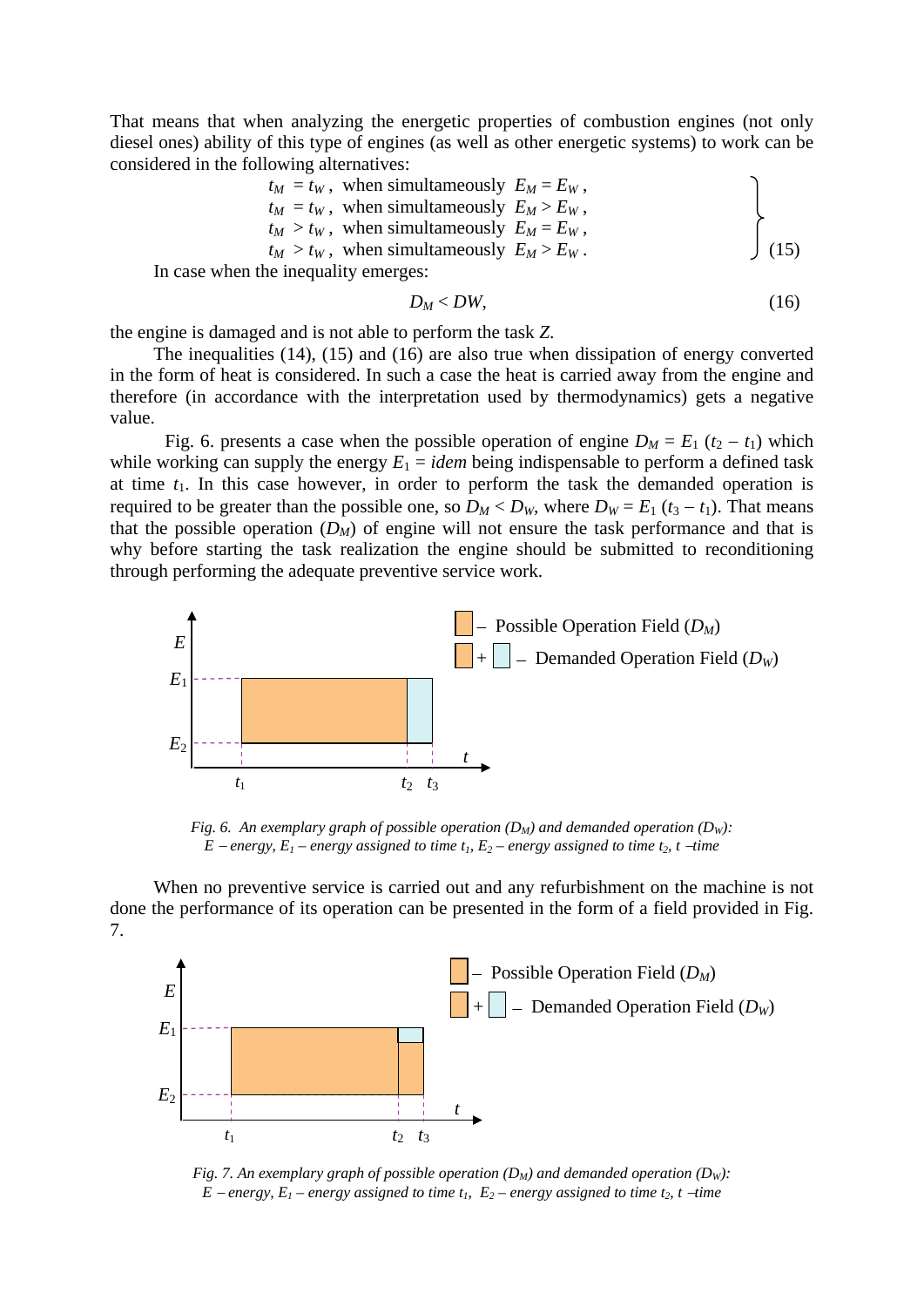When diesel engine energy transmitted to a receiver is constant  $(E = idem)$  in the time interval  $[t_1, t_2]$ , the operation follows in accordance with the formula  $(7)$ 

$$
D = \int_{t_1}^{t_2} E(t)dt = E \int_{t_1}^{t_2} dt = Et \Big|_{t_1}^{t_2} = E(t_2 - t_1)
$$
 (17)

Taking into account the ways of energy *E* conversion (7) in energetic machines, work (*L*) and heat (*O*), their operation can be determined by using the formulas (5) and (6), as follows:

$$
D_L = \int_{t_1}^{t_2} L dt = L(t_2 - t_1); \qquad D_Q = \int_{t_1}^{t_2} Q dt = Q(t_2 - t_1)
$$
 (18)

Dependences (17) and (18) own interesting cognitive attributes, but may be also of utility significance. Applying them it is very easy to determine the demanded operation  $(D<sub>W</sub>)$ as well as the possible operation  $(D_M)$  for each energetic machine and to obtain preliminary information on its usefulness (operational) to perform a defined task. Moreover, the formulas enable making simple graphs of demanded operation  $(D<sub>W</sub>)$  and possible operation  $(D<sub>M</sub>)$ , which are presented in Fig. 6.

The characterized operation of diesel engines and the examples of its demonstration in the form of operation fields refer to the case when important is to determine energy or its possible conversions in forms of work and/or heat being indispensable to ensure performance of the given task. However, each operation of an energetic system at determined time is followed by energy dissipation in accordance with the second law of thermodynamics. In case of diesel engines, a part of the produced energy is used to overcome their mechanical resistances. From this reason for the piston diesel engines we distinguish indicated work (*Li*) and connected with it indicated power  $(N_i)$  and useful work  $(L_e)$  and connected with it effective power  $(N_e)$ . The indicated work of engine is a power being produced by the engine in its working spaces (in cylinders), without regard to its own mechanical resistances. The effective power, however, is a power which can be delivered to a power receiver in any conditions of engine operation. The difference between the two powers is the power  $(N_m)$  lost for overcoming the mechanical resistances of the engine. Taking this power into account, the energy or forms of its conversion, which are work and heat, can be considered from the conventional zero level. Then, the operation of a diesel engine can be presented with the same formulas but in the form of a field determined by the function  $E(t)$  or  $L(t)$  or  $Q(t)$  and the time axis (*t*), what is displayed in Fig. 8. for the case when change in energy at time *t* is considered.



*Fig. 8. An exemplary graph of operation for the case when*  $E = f(t)$ :  $E$  – *energy*,  $E_1$  – *energy assigned to time t<sub>1</sub>,*  $E_2$  – energy assigned to time t<sub>2</sub>, t −*time*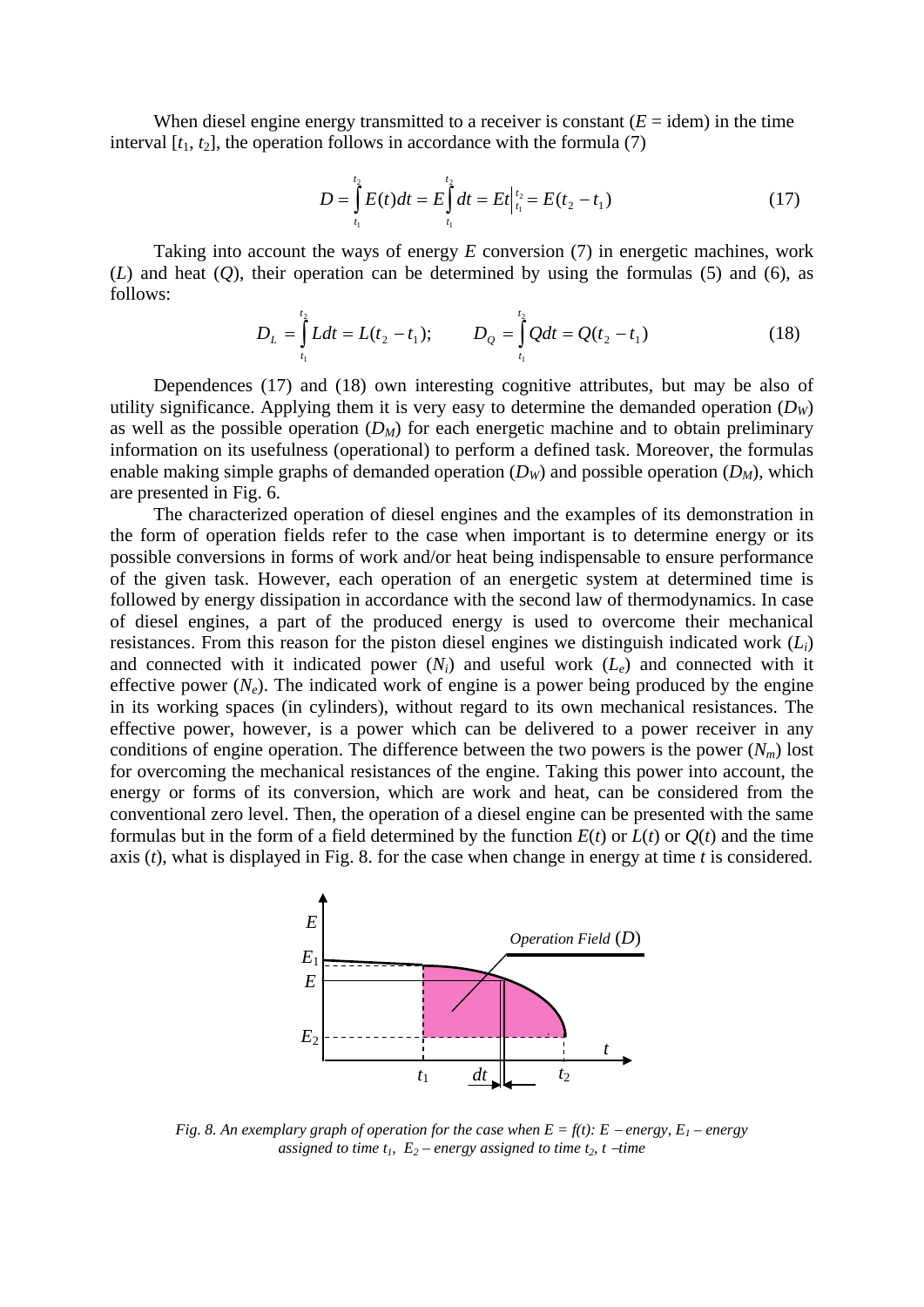In case, when the energy average value is considered, so when it can be accepted that *E*  $=$  idem in the time interval  $[t_1, t_2]$ , the operation field can be presented as in Fig. 9.



*Fig. 9. An exemplary graph of operation for the case when E = idem: E* <sup>−</sup> *energy, E1 – energy assigned to time*  $t_1$ ,  $E_2$  – energy assigned to time  $t_2$ ,  $t$  –*time* 

Dependences (17) and (18) follow from that the integral expressed with the formula (7) or (5) or (6) is the Riemman integral with the interval  $[t_1, t_2]$  in this case and the sub-interval function  $E(\tau) = E$ . This function is integrable in terms of Riemman in the mentioned time interval according to the formula:

$$
\int_{t_1}^{t_2} E dt = E(t_2 - t_1) = (E_1 - E_2)(t_2 - t_1)
$$
\n(19)

However, in practice it is not always possible to accept that energy supplied by an energetic machine to a receiver is constant [8, 12, 17, 18, 19]. Then we need to define the functional dependence of energy (*E*) from the time (*t*) of machine operation, so the dependence  $E = f(t)$ . In case when this is possible because the function  $E = f(t)$  is continuous in the considered exemplary interval  $[t_1, t_2]$ , following the second fundamental theorem of calculus (theorem by Newton and Leibniz) we can write in accordance with the formula (8) that  $(Fig. 8)$ .

$$
\int_{t_1}^{t_2} E(t)dt = D(t_2) - D(t_1)
$$
\n(20)

Application of the theorem by Newton and Leibniz is here necessary because it enables effective determination of the definite integral of the continuous functions if determination of any primitive for the functions is possible.

Generally, the functional dependence  $E = f(t)$  is composite. In case, when for such a function the internal function derivative is a constant function, the definite integral of the function  $f(t)$  can be determined by application of integration consisting in substitution [22].

Not always however the elementary function describing the dependence of energy from time is possible to be defined with elementary functions. Then determination of the definite integral from the Newton-Leibniz formula is troublesome, and sometimes even impossible. The trouble is that determination of a primitive is connected then with necessity of making difficult transformations. In such cases, just like when sub-integral function is determined in a table form, we can calculate an approximate value of the operation of an energetic machine, being the definite integral value, applying the method of trapezoids or the Simpson method. The attention must be paid that at a fixed *n* the Simpson method enables obtaining more accurate results in integration than the method of trapezoids.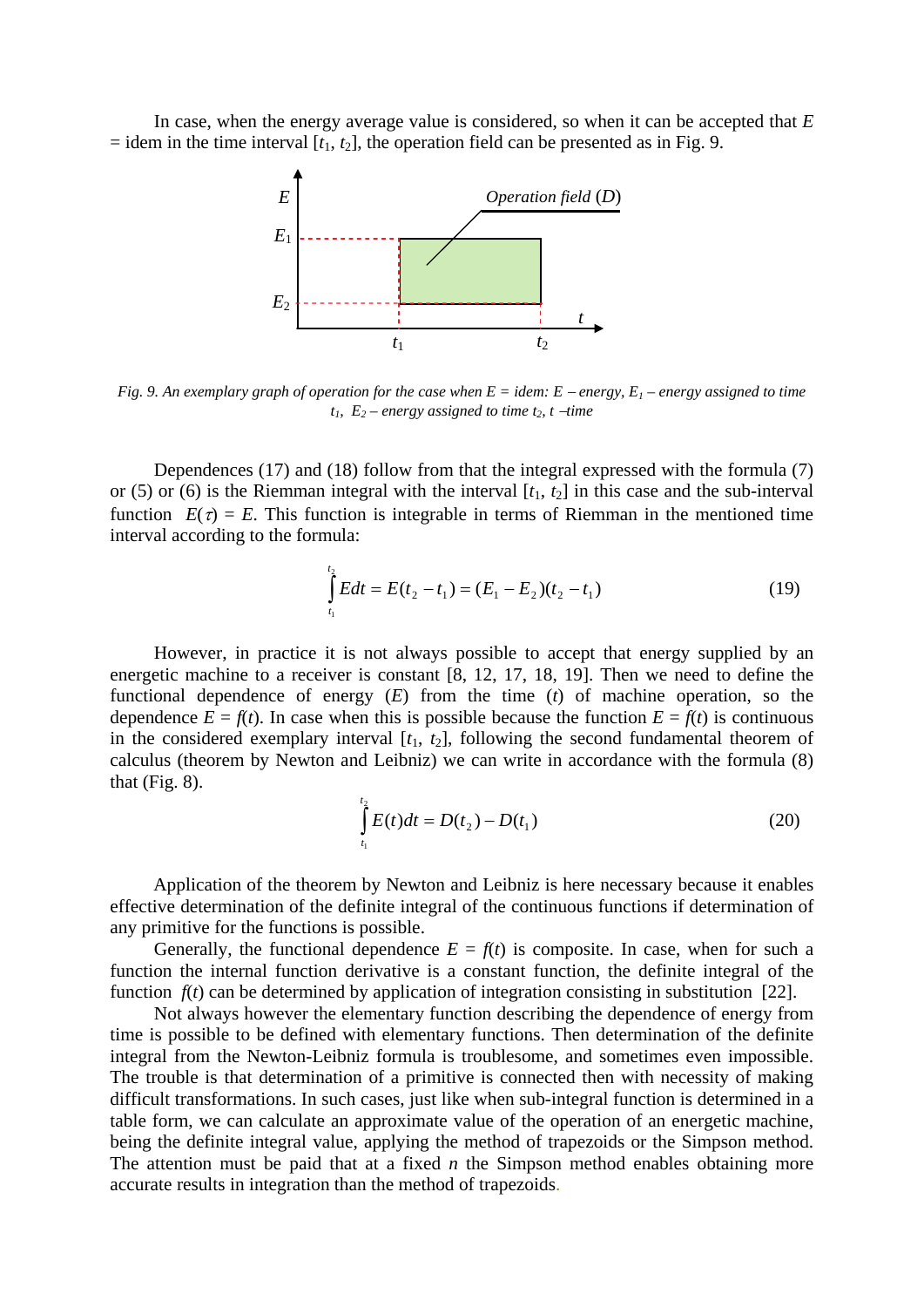### **9. Conclusion**

Operation of combustion engines is understood as generating the energy *E* by them at a defined time t. It has been equated to a physical quantity which can be expressed with a numerical value and the measurement unit called *joule-second* [joule×second]. Such understood operation gets worse with the growing wear of this type of engines. This means that the operation value at a defined time decreases in the result of decreasing energy generated by the engines. It has been signaled herein that in case of application of the theory of stochastic processes to the analysis of changes of such understood operation the integral calculus can be applied. Two stochastic models of decreasing useful energy generated by the engines have been proposed for defining the range of worsening operation. The first model has been presented in the form of a homogenous Poisson process and the second – in the form of a discrete-state, continuous-time semi-Markov process.

Operation in such interpretation depends on the technical state of the engines and is characterized simultaneously by the energy converted by the engines and the energy generation time.

The advantage of the engine operation in the presented interpretation is that it can be tested through doing precise measurements and then expressed in the form of:

− a number with the measurement unit called *joule-second* [joule×second] (formulas 5, 6 and 7);

− a graph, as a field of operation (Fig. 2, 3 and 4).

Operation in the presented interpretation, although formulated for diesel engines, refers also to spark-ignition engines. Similar interpretation of operation can be provided for turbine combustion engines and other energetic machines.

## **References**

- [1] Benjamin J. R., Cornell C. A*., Probability, Statistics, and Decision for Civil Engineers*. Copyright 1970 by McGraw-Hill, Inc. Wyd. polskie, Rachunek prawdopodobieństwa, statystyka matematyczna i teoria decyzji dla inżynierów. WNT, Warszawa 1977.
- [2] Chmielniak T.J., Rusin A., Czwiertnia K., *Turbiny gazowe*. Maszyny Przepływowe Tom 15. Polska Akademia Nauk. Instytut Maszyn Przepływowych. Zakład Narodowy im. Ossolińskich. Wyd. PAN, Wrocław- Warszawa-Kraków 2001.
- [3] Firkowicz S., *Statystyczna ocena jakości i niezawodności lamp elektronowych*. WNT, Warszawa 1963.
- [4] Gercbach I. B., Kordonski Ch. B., *Модели oтказов*. Изд. Советское Радио, Москва 1966. Wyd. polskie, *Modele niezawodnościowe obiektów technicznych*. WNT, Warszawa 1968.
- [5] Girtler J., *Work of a compression-ignition engine as the index of its reliability and safety*. II International Scientifically-Technical Conference *EXPLO-DIESEL & GAS*  TURBINE"01. Conference Procedings. Gdansk-Miedzyzdroje-Copenhagen, 2001, pp.79- 86.
- [6] Girtler J., *Conception of valuation of combustion engine operation*. Journal of KONES. Powertrain and Transport. Editorial Office Institute of Aeronautics BK, Warsaw 2008, pp. 89-96.
- [7] Girtler J., *Energetyczny aspekt diagnostyki maszyn*. Diagnostyka Nr 1(45)/2008. Wyd. Polskie Towarzystwo Diagnostyki Technicznej, Warszawa 2008, s. 149-156.
- [8] Girtler J., *Diagnostyka jako warunek sterowania eksploatacją okrętowych silników spalinowych*. Studia Nr 28. WSM, Szczecin 1997.